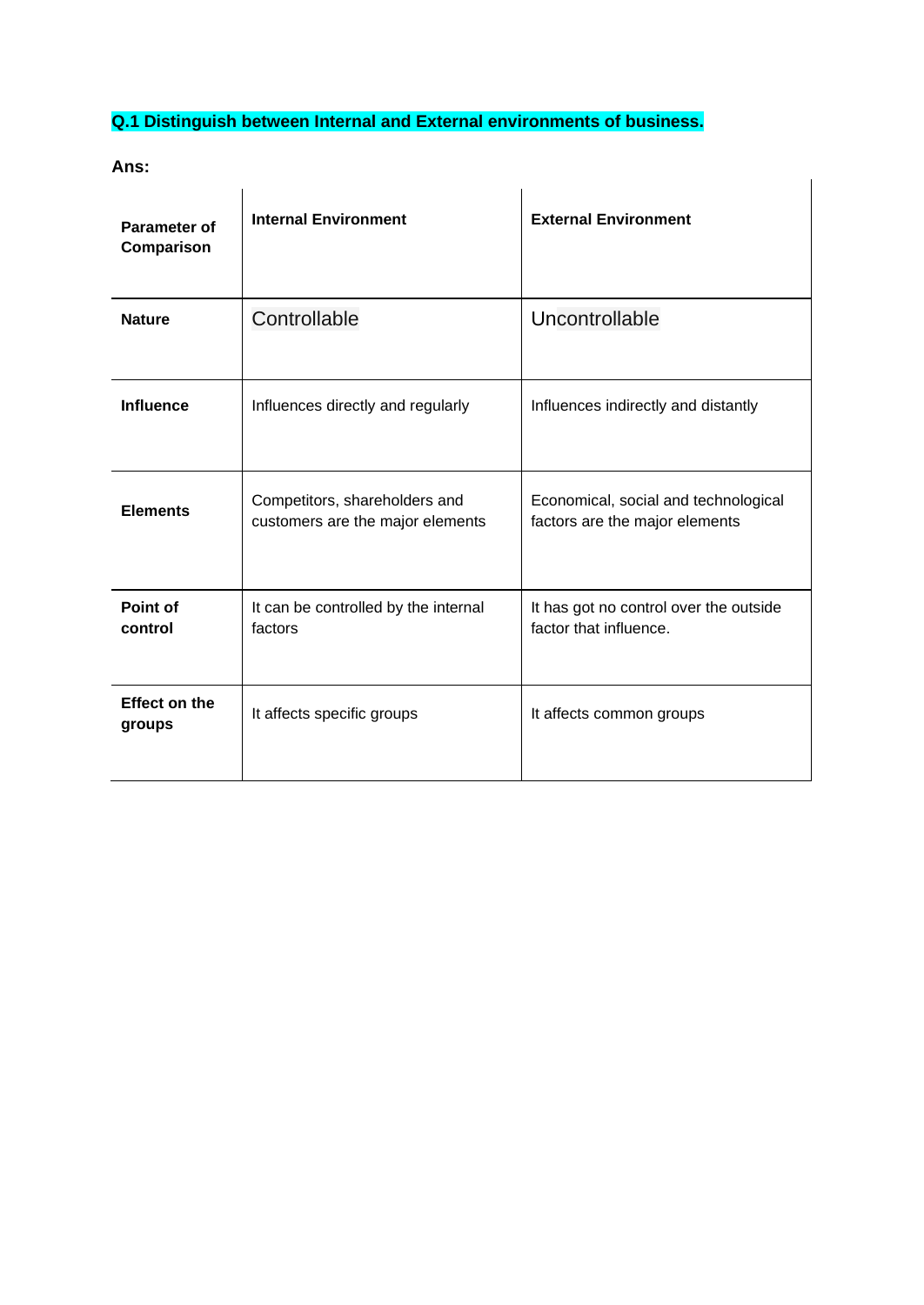#### **Q.2 Distinguish Between Micro and macro environment of the business.**

| Ans:                                  |                                                                                                          |                                                                                                                    |  |
|---------------------------------------|----------------------------------------------------------------------------------------------------------|--------------------------------------------------------------------------------------------------------------------|--|
| <b>BASIS FOR</b><br><b>COMPARISON</b> | <b>MICRO ENVIRONMENT</b>                                                                                 | <b>MACRO ENVIRONMENT</b>                                                                                           |  |
| Meaning                               | Micro environment is defined as<br>the nearby environment, under<br>which the firm operates.             | Macro environment refers to the<br>general environment that can affect<br>the working of all business enterprises. |  |
| Elements                              | COSMIC, i.e. Competitors,<br>Organization itself, Suppliers,<br>Market, Intermediaries and<br>Customers. | PESTLE, i.e. Political, Economic,<br>Socio-cultural, Technological, Legal<br>and Environmental.                    |  |
| Nature of elements                    | Specific                                                                                                 | General                                                                                                            |  |
| Are these factors<br>controllable?    | Yes, but to some extent only                                                                             | <b>No</b>                                                                                                          |  |
| Influence                             | Directly and Regularly                                                                                   | Indirectly and Distantly                                                                                           |  |

# **Q.3 Short note on SAARC**

ANS: The South Asian Association for Regional Cooperation (SAARC) was established with the signing of the SAARC Charter in Dhaka on 8 December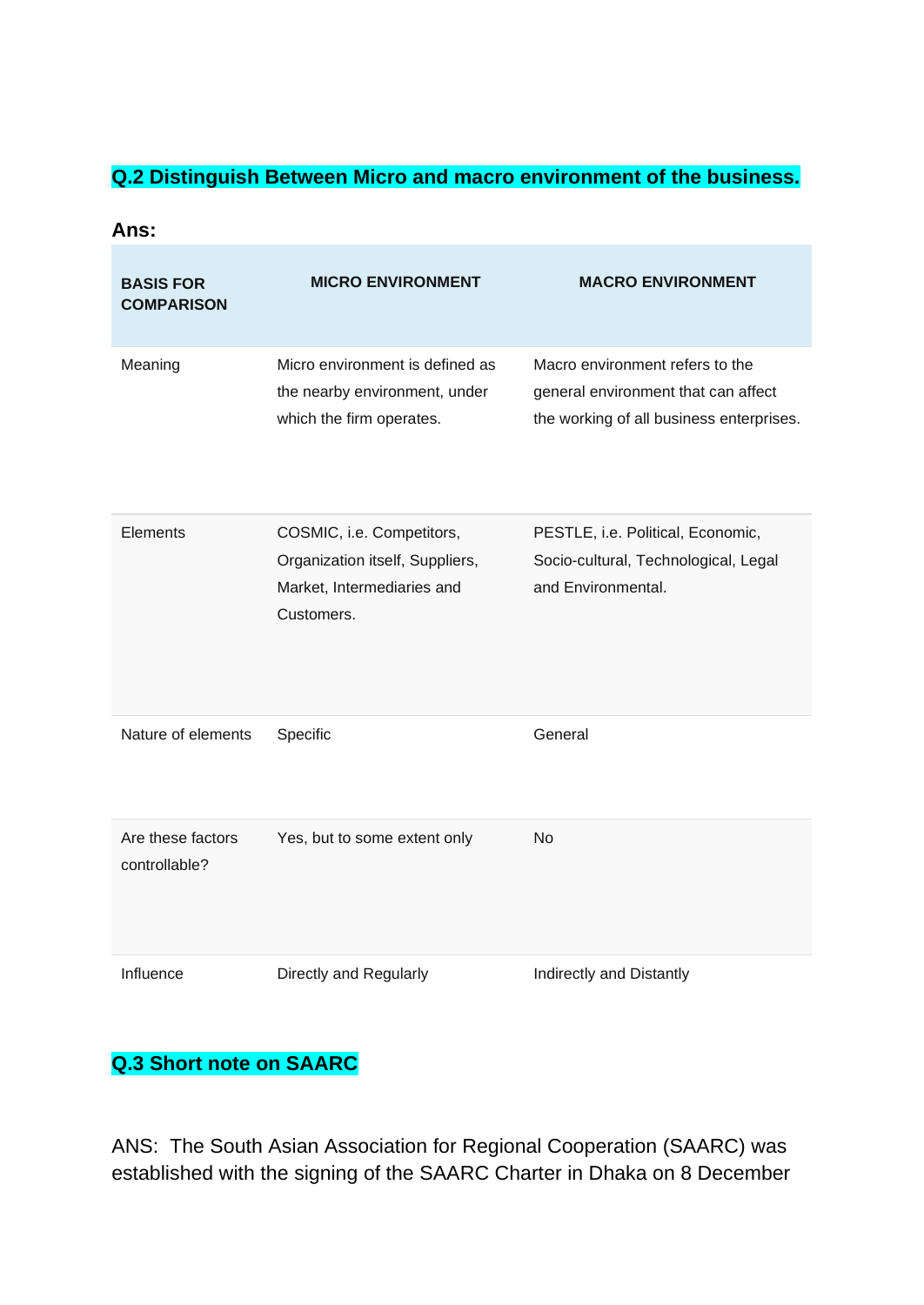1985. SAARC comprises eight Member States: Afghanistan, Bangladesh, Bhutan, India, Maldives, Nepal, Pakistan and Sri Lanka. The Secretariat of the Association was set up in Kathmandu on 17 January 1987.

The objectives of the Association as outlined in the SAARC Charter are:

1.To promote the welfare of the peoples of South Asia and to improve their quality of life.

2. To accelerate economic growth, social progress and cultural development in the region.

3.To contribute to mutual trust, understanding and appreciation of one another's problems.

4.To promote active collaboration and mutual assistance in the economic, social, cultural, technical and scientific fields.

## **Q.4 objective of Fiscal Policy of India.**

ANS: Fiscal Policy is the use of government revenue collection (tax) and expenditure (spending) to influence a country's economy. The objective of fiscal policy is to create healthy economic growth. Ideally, the economy should grow between 2%–3% a year, unemployment will be at its natural rate of 3.5%–4.5%, and inflation will be at its target rate of 2%

## **Objectives of a Fiscal Policy :**

- In order to stabilize the pricing level in the economy.
- The main objective is to achieve and maintain the level of full employment in the country.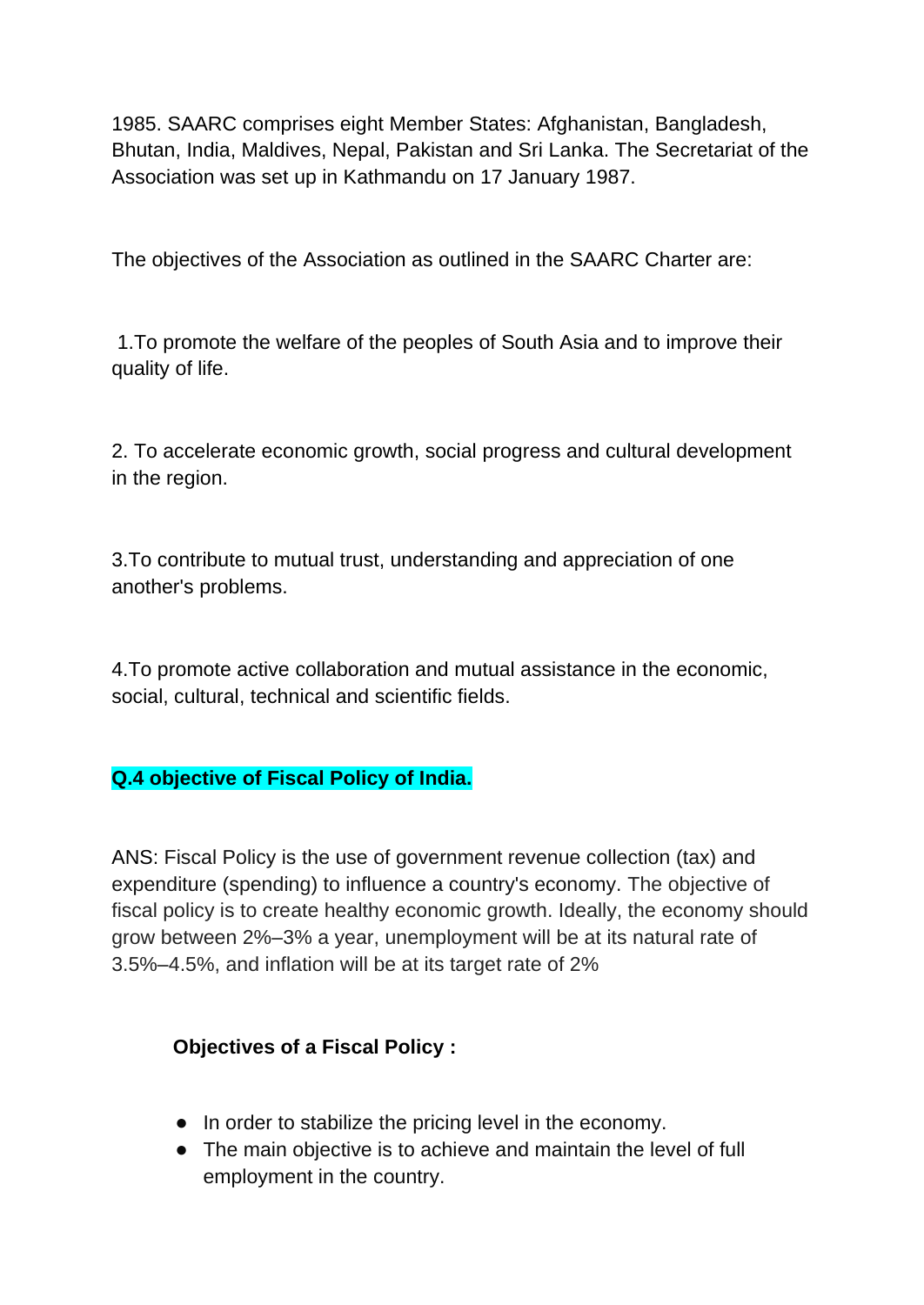- Also, to stabilize the growth rate in the economy.
- Also, promote the economic development in a country.

#### **Short note**

**Business Environment Meaning : Business Environment means a** collection of all individuals, entities and other factors, which may or may not be under the control of the organisation, but can affect its performance, profitability, growth and even survival. Every business organisation operates in a distinctive environment, as it cannot exist in isolation. Such an environment influences business and also gets affected by its activities.

**Forign Trade :** Foreign trade is exchange of capital, goods, and services across international borders or territories. In most countries, it represents a significant share of gross domestic product (GDP). While international trade has been present throughout much of history, its economic, social, and political importance has been on the rise in recent centuries.

**Balance of payment:** The balance of payments (BOP) is the method countries use to monitor all international monetary transactions at a specific period. Usually, the BOP is calculated every quarter and every calendar year. All trades conducted by both the private and public sectors are accounted for in the BOP to determine how much money is going in and out of a country. If a country has received money, this is known as a credit, and if a country has paid or given money, the transaction is counted as a debit.